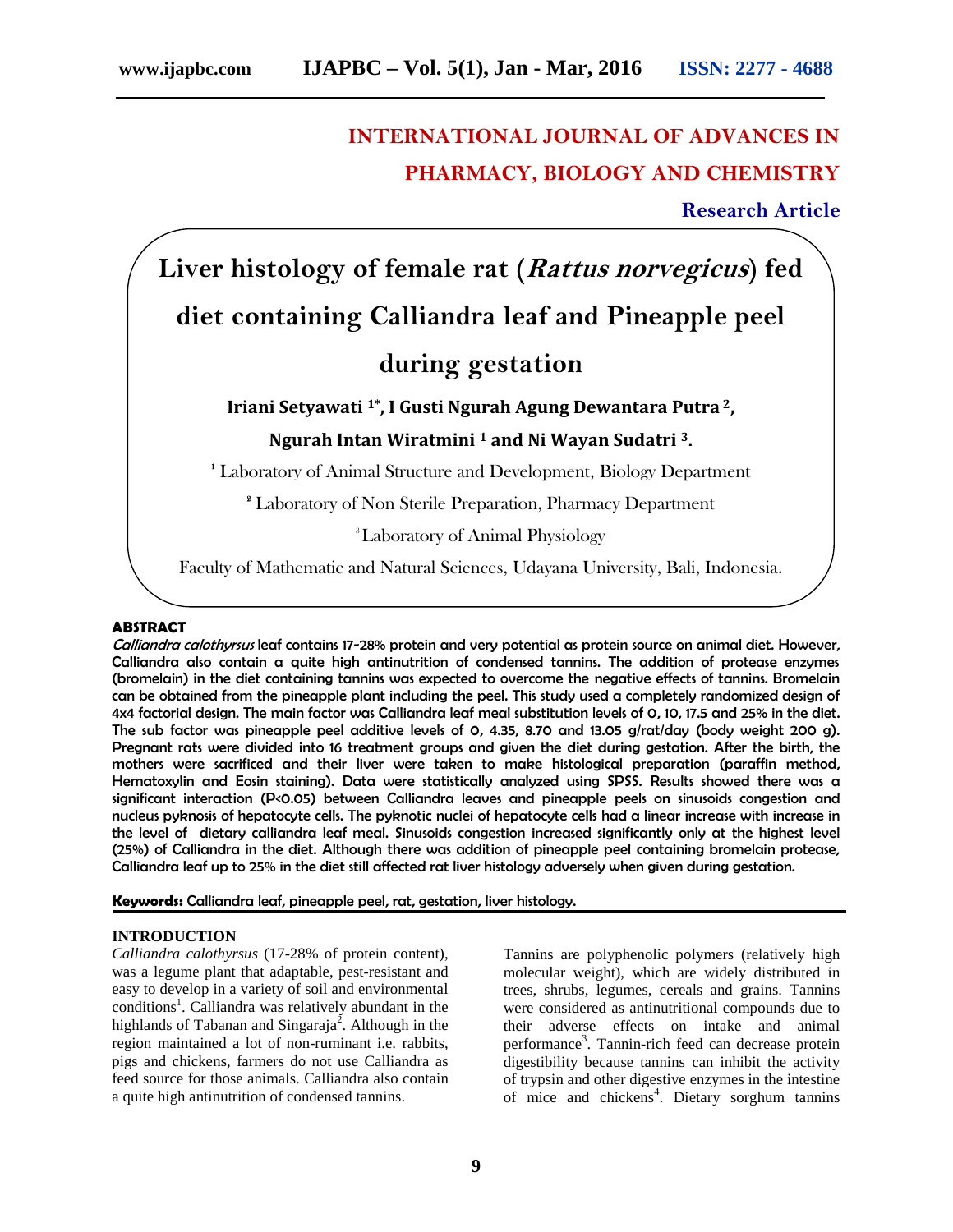markedly reduce the digestibility of crude protein and starch in caged White Leghorn layers. The absorption of minerals i.e. calcium, magnesium, iron, sodium and potassium is also adversely affected<sup>5</sup>.

Besides, tannins naturally contain polyphenols, which have been considered to play a vital antioxidant role as dietary antioxidants in the prevention of oxidative damage<sup>6</sup>. Due to its antioxidant activities, polyphenols could effectively repair the injury and improve the pathological changes, may be attributed at least in part to the inhibition of lipid peroxidation, the suppression of inflammatory reactions, the induction of apoptosis in hepatocytes<sup>7</sup>.

Anti-nutritional effects of tannins can be reduced with many treatments, latest study used herbivores host tannin-degrading bacteria (TDB) to overcome the toxic challenges posed by plant tannins. Lab rats given TDB showed higher maintenance of body mass and lower indicators of liver damage compared with control animals. Thus, TDB significantly increase host performance on tannin-rich diets<sup>8</sup>.

Our study tried to reduce anti-nutritional effect of Calliandra tannin by added a protease (enzyme bromelain), obtained from the waste of pineapple peel. These wastes are produced in the market or traders of fruit in Bali, and during this time the waste is simply dumped. Bromelain enzymes could be obtained up to  $0.05{\text -}0.075\%$  from pineapple peel<sup>9</sup>. The use of plants and agricultural wastes was expected to reduce the use of commercial feed, thus reduced production costs.

We also tried to find out if combination of mixed calliandra leaf, pineapple peel wastes and concentrates could reduce adverse effect of Calliandra tannin when given to pregnant rats. The role of nutrition is vital for pregnant mother. Poor nutrition can reduce the rate of ovulation, low conception rates, high loss of the embryo and fetus, reducing the length of postpartum anestrus, lack of milk, the high perinatal mortality and low performance of a newborn child.

#### **MATERIALS AND METHODS**

#### **Levels of calliandra leaves and pineapple peel**

Leaves of *Calliandra calothyrsus*, diameter <5 mm, were hand-picked from the trees that grow in Baturiti area, Tabanan, Bali. Calliandra leaf were wind-dried up to a constant weight, blended then sifted into powder. Pineapple (*Ananas comosus*) peel waste were fresh collected from Badung market, Denpasar, Bali, then blended and stored in refrigerator to keep the content of bromelain (protease) enzyme. This study used pig complete feed (18-20% of protein), which was processed into powder.

Calliandra leaf meal in this study contained 7.43 g/ 100 g of condensed tannins and 23.24 g/ 100 g of protein. Fresh pineapple peel contained 0.058 g/ 100 g of bromelain enzyme, and the obtained  $LD_{50}$  was 29 g. This study used a completely randomized design of 4x4 factorial design. The main factor was Calliandra leaf meal substitution levels of 0, 10, 17.5 and 25% in the diet. The sub factor was pineapple peel additive levels of 0, 4.35, 8.70 and 13.05 g/rat/day (Table 1). Pregnant rats were divided into 16 treatments of different diet which were given during gestation period (Table 2).

#### **Feed processing**

Percentage of Calliandra leaf meal in the feed, was calculated as substitution of concentrates. CMC (carboxymetyl cellulose, feed binder) was added 2% of the total concentrate and Calliandra leaf meal. Fresh pineapple peel was mashed without added water. The feed was homogenized with a mixer and processed in a pelleting machine. Pellets were dried with freeze dryer (8 hours) then stored in a refrigerator to keep condensed tannins and enzyme bromelain levels.

#### **Experimental procedure**

Female albino rats (*Rattus norvegicus*), 3 months old, 180-200 g weight, were acclimatized in the laboratory. Animals were housed in plastic cages and placed on a reverse light cycle of 12D:12L, at  $26^{\circ}$ C temperature and 40% relative humidity. Standart diets and water were given ad libitum. Estrous cycle was determined by vaginal smear and Giemsa staining method. Estrous female rats were put in the same cage with a male rat (3:1) in the evening. If plug or sperm was found in vagina in the next morning, the next day will be determined as day 1 of gestation $10$ .

Forty eight pregnant rats were randomly divided into 16 groups of different diet, treatments were given during the gestation period. At the end of the treatment, animals were sacrificed by intramuscular ketamine injection and dissected to collect organs. Liver preparation used paraffin method and Hematoxylin-Eosin staining. Histological observation used an electric microscope (Olympus, magnification of 400x). All procedures were approved by the Animal Research Center Committee, Faculty of Veterinary, Udayana University, Denpasar, Bali.

## **Data analysis**

Data were analyzed using SPSS for Windows version 20. If the data are normally distributed with homogeneous variance, the data were analyzed using One Way Anova ( $p=0.05$ ), and if there is a significant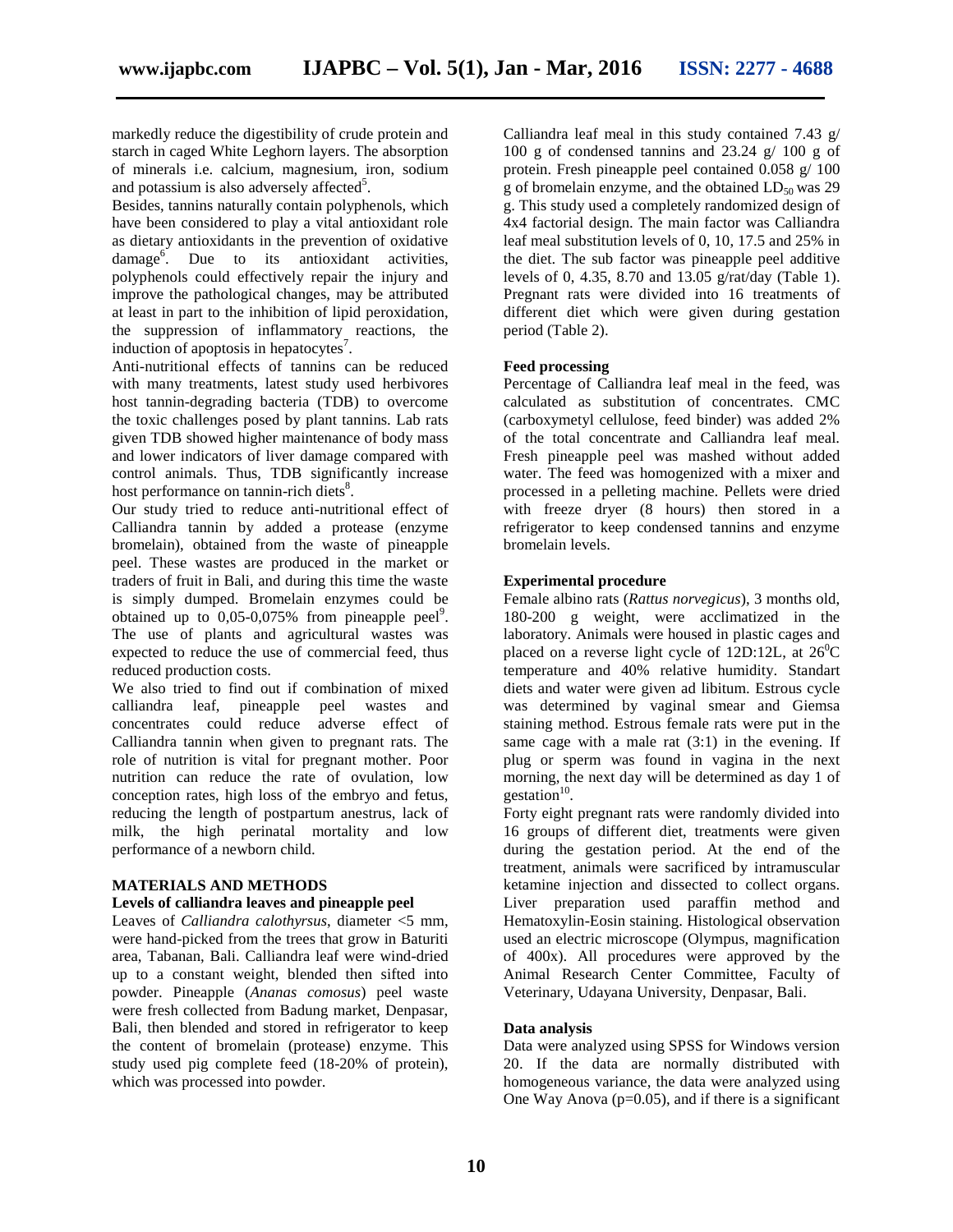difference then continued with Duncan Multiple Range Test. If the data is not normally distributed, it will be analyzed with non parametric Kruskal Wallis test, and if there is a significant difference will be followed by Mann-Whitney U test.

# **RESULTS AND DISCUSSION**

Results showed there was no interaction between tannin (T) of Calliandra leaves and bromelain (B) or protease enzyme of pineapple peels on hepatocyte fatty degeneration and necrosis, and also on inflammatory cells infiltration. Diets containing Calliandra leaves or pineapple peels or combination of both, did not significantly cause any damage in the form of fatty degeneration and necrosis, and inflammatory cells infiltration (Tabel 3).

On the other hand, there was a significant interaction (P<0.05) between Calliandra leaves and pineapple peels on sinusoids congestion and pyknotic nuclei of hepatocyte cells. Calliandra level in the diet increased the pyknotic nuclei of hepatocyte cells. However, sinusoids congestion increased significantly only at the highest level (25%) of Calliandra in the diet. Pineapple peel levels did not significantly affect liver damage in this study (Table 4).

The hepatic tissues in control group (diet B0T0) showed a normal structure or few cellular structural changes (Figure 1.A). Normal hepatocytes cells were polygonal, oval-shaped nuclei, and cytoplasm with organelles<sup>11</sup>. Normal hepatic sinusoids in control group usually had persisted their regular  $organization<sup>12</sup>$ . In contrast, the hepatocytes of liver from group treated with fed containing different levels of calliandra leaf meal and pineapple peel showed histological changes i.e. small darker nuclei (pyknotic nuclei) with irregular nuclear membrane as the chromatin condensed (Figures 1.B, 1.C and 1.E). There were also accumulation of inflammatory cells around the blood vessels i.e. central vein and hepatic sinusoids (Figures 1.C, 1.D and 1.F). The hepatic tissue showed numerous spots of densely collected inflammatory cells composed mainly of macrophages and lymphocytes at the center and a number of fibrocytes at the periphery<sup>11</sup>. This indicating the presence of inflammation in the area of hepatic tissue.

Tannins have been associated with fatal liver damage from extensive use on burns or in enemas in human. Previous research showed that calliandra leaf extract up to dose 6 mg/kg bw significantly affected the damage of male mice liver i.e. nucleus pyknotic, fatty degeneration, inflammatory cells infiltration, and sinusoid congestion of the liver<sup>13</sup>. On the other hand, diets containing Calliandra leaf in this research, did not significantly cause any damage in the form of

fatty degeneration and necrosis, and inflammatory cells infiltration.

Calliandra leaf meal in this study contained 23,24% of crude protein, 1.50% of total tannin and 7,43% of condensed tannin. The content of condensed tannin in each level of 10, 17.5 and 25% of Calliandra leaf meal in the diets were 0.74, 1.30 and 1.86%, respectively<sup>14</sup>. Calliandra leaf extract may contain higher level of bioactive compounds i.e. condensed tannin, which could affected the liver. Therefore, the effect on liver histology showed more pathological changes or damage.

In the liver, there is a variety of important processes such as energy storage process, the formation of proteins, regulation of cholesterol metabolism and neutralization of toxins or drugs into the body. When materials containing toxins or poisons entering the liver, the liver will work very hard to neutralize it. This causes the liver is exposed to toxins so that it becomes easily damaged. Liver damage can occur in the form of structural damage or impaired liver function $^{12}$ .

Toxic substances that affect the liver in a long time would cause necrosis, which begins with changes in the morphology of the cell nucleus (pyknotic nuclei). The next phase, the nucleus rupture (karyorrhexis) then disappears (karyolysis). Pyknotic nuclei can occur because of damage in the cell, such as membrane damage followed by damage to the mitochondria and Golgi apparatus so that the cells are not able to eliminate the water and triglycerides that  $\alpha$  accumulate in the cytoplasm of cells<sup>15</sup>.

Molecular weights and their chemical structures are the primary factors determining the influence of condensed tannins on animal nutrition. The impact was more pronounced for the condensed tannin fraction with a higher molecular weights<sup>16</sup>. In this study, diet containing calliandra leaf and pineapple peel changed liver histology of female rat if given during gestation. The expected antioxidant properties of Calliandra and bromelain protease of pineapple peel still could not overcome the anti-nutritional effect of condensed tannin on animal nutrition.

#### **CONCLUSION**

In this study, diet containing calliandra leaf and pineapple peel given during gestation changed rat liver histology by the increase of pyknotic nuclei of hepatocyte cells and sinusoid congestion.

#### **ACKNOWLEDGEMENT**

We thank The Research Center and Community Services of Udayana University, Bali, Indonesia for funding this research (contract number 237- 32/UN14.2/PNL.01.03.00/2014).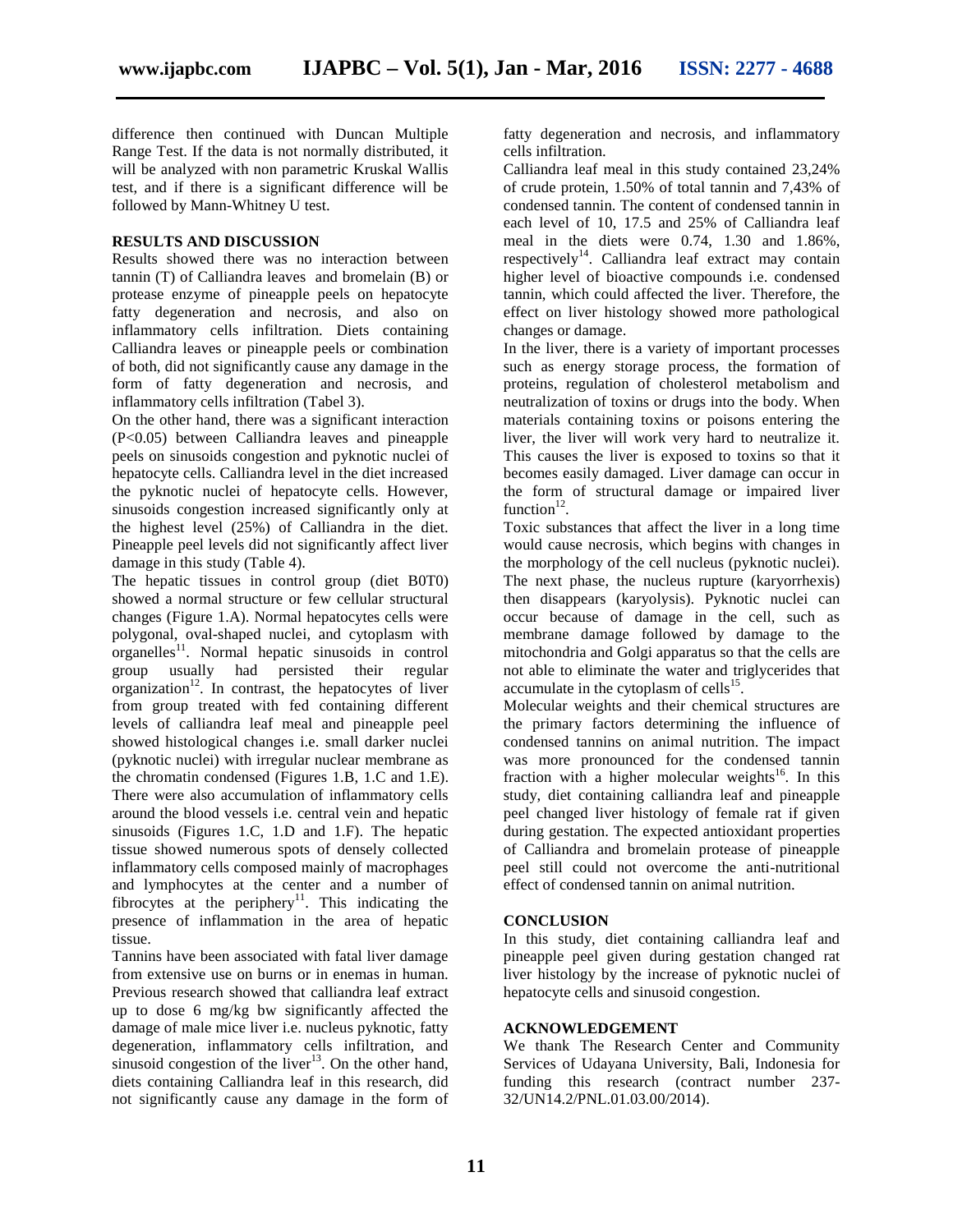| Calliandra leaf<br>meal $(\%)$ | Condensed tannin<br>(g/100 g) | Level          | Pineapple peel juice<br>(g/rat/day) | Protease<br>bromelain (mg) |
|--------------------------------|-------------------------------|----------------|-------------------------------------|----------------------------|
| $0$ (control)                  |                               | B <sub>0</sub> | $0$ (control)                       | U                          |
| 10                             | 0.743                         | $B_1$          | 4.35                                | 2.5                        |
| 17.5                           | 1.30                          | B <sub>2</sub> | 8.70                                |                            |
| 25                             | 1.858                         | B٩             | 13.05                               | 7.5                        |
|                                | $\sim$                        | .              | . .                                 | $\sim$ $\sim$              |

**Table 1 Level of calliandra leaf and pineapple peel**

T= tannin calliandra, B= bromelain enzyme of pineapple

**Table 2 Diet composition**

| рил сошрознош                                               |                   |                   |                   |  |
|-------------------------------------------------------------|-------------------|-------------------|-------------------|--|
| Diet 1                                                      | Diet 2            | Diet 3            | Diet 4            |  |
| PK, $T_0$ , $B_0$                                           | $PK, T_1, B_0$    | $PK, T_2, B_0$    | PK, $T_3$ , $B_0$ |  |
| Diet 5                                                      | Diet 6            | Diet 7            | Diet 8            |  |
| PK, $T_0$ , $B_1$                                           | PK, $T_0$ , $B_2$ | PK, $T_0$ , $B_3$ | $PK, T_1, B_1$    |  |
| Diet 9                                                      | Diet 10           | Diet 11           | Diet 12           |  |
| $PK, T_2, B_1$                                              | $PK, T_3, B_1$    | PK, $T_1$ , $B_2$ | $PK, T_2, B_2$    |  |
| Diet 13                                                     | Diet 14           | Diet 15           | Diet 16           |  |
| $PK, T_3, B_2$                                              | PK, $T_1$ , $B_3$ | $PK, T_2, B_3$    | PK, $T_3$ , $B_3$ |  |
| $\cdots$ $\cdots$ $\cdots$<br>$\cdots$<br>$- - -$<br>$\sim$ |                   |                   |                   |  |

 $PK=$  standard commercial feed,  $T =$  calliandra leaf meal,  $B =$  fresh pineapple peel.

|                                | Kat Hepatit Histopathology |                 |                  |                    |                  |                  |
|--------------------------------|----------------------------|-----------------|------------------|--------------------|------------------|------------------|
|                                |                            | B <sub>0</sub>  | B1               | B <sub>2</sub>     | B <sub>3</sub>   | Average          |
| <b>Sinusoids</b><br>congestion | T <sub>0</sub>             | $5.0 \pm 0$     | $10.3 \pm 9.79$  | $21.5 \pm 13.55$   | $5.5 \pm 3.37$   | $10.58 \pm 1.45$ |
|                                |                            | a               | ab               | c                  | a                | А                |
|                                | T1                         | $6.6 \pm 4.42$  | $20.0 \pm 7.82$  | $20.0 \pm 8.82$    | $6.5 \pm 5.15$   | $13.28 \pm 1.45$ |
|                                |                            | a               | $\mathbf c$      | c                  | a                | AB               |
|                                | T <sub>2</sub>             | $4.5 \pm 2.17$  | $18.3 \pm 14.36$ | $9.8 \pm 10.81$    | $8.5 \pm 4.74$   | $10.28 \pm 1.45$ |
|                                |                            | a               | bc               | ab                 | a                | А                |
|                                | T <sub>3</sub>             | $21.5 \pm 8.83$ | $5.7 \pm 2.45$   | $20.8 \pm 18.52$   | $20.5 \pm 9.84$  | $17.13 \pm 1.45$ |
|                                |                            |                 | a                | c                  | c                | B                |
| Average                        |                            | $9.40 \pm 1.45$ | $13.58 \pm 1.45$ | $18.03 \pm 1.45$   | $10.25 \pm 1.45$ |                  |
|                                |                            | А               | А                | B                  | А                |                  |
| Pyknotic<br>nuclei             | T <sub>0</sub>             | $2.4 \pm 0.89$  | $1.6 \pm 0.89$   | $7.2 \pm 0.89$     | $4.2 \pm 0.89$   | $3.85 \pm 0.44$  |
|                                |                            | ab              | ab               | đ                  | bc               | А                |
|                                | T <sub>1</sub>             | $2.1 \pm 0.89$  | $4.1 \pm 0.89$   | $0.4 \pm 0.89$     | $2.2 \pm 0.89$   | $2.20 \pm 0.44$  |
|                                |                            | ab              | bc               | a                  | ab               | B                |
|                                | T <sub>2</sub>             | $0.8 \pm 0.89$  | $6.0 \pm 0.89$   | $0.5 \pm 0.89$     | $2.8 \pm 0.89$   | $2.53 \pm 0.44$  |
|                                |                            | a               | cd               | a                  | ab               | B                |
|                                | T <sub>3</sub>             | $1.5 \pm 0.89$  | $1.1 \pm 0.89$   | $1.8 \pm 0.89$     | $2.3 \pm 0.89$   | $1.68 \pm 0.44$  |
|                                |                            | ab              | a                | ab                 | ab               | B                |
| Average                        |                            | $1.70 \pm 0.44$ | $3.20 \pm 0.44$  | $2.48 \pm 0.44$ AB | $2.88 \pm 0.44$  |                  |
|                                |                            | А               | B                |                    | AB               |                  |

**Table 3 Rat Hepatic Histopathology**

Values with the same lowercase letters in the same row are not significantly different. Values with the same capital letter in same row or column are not significantly different (P>0.05). Interaction of Calliandra leaf (T) and pineapple bromelain (B) was significant at P<0.05.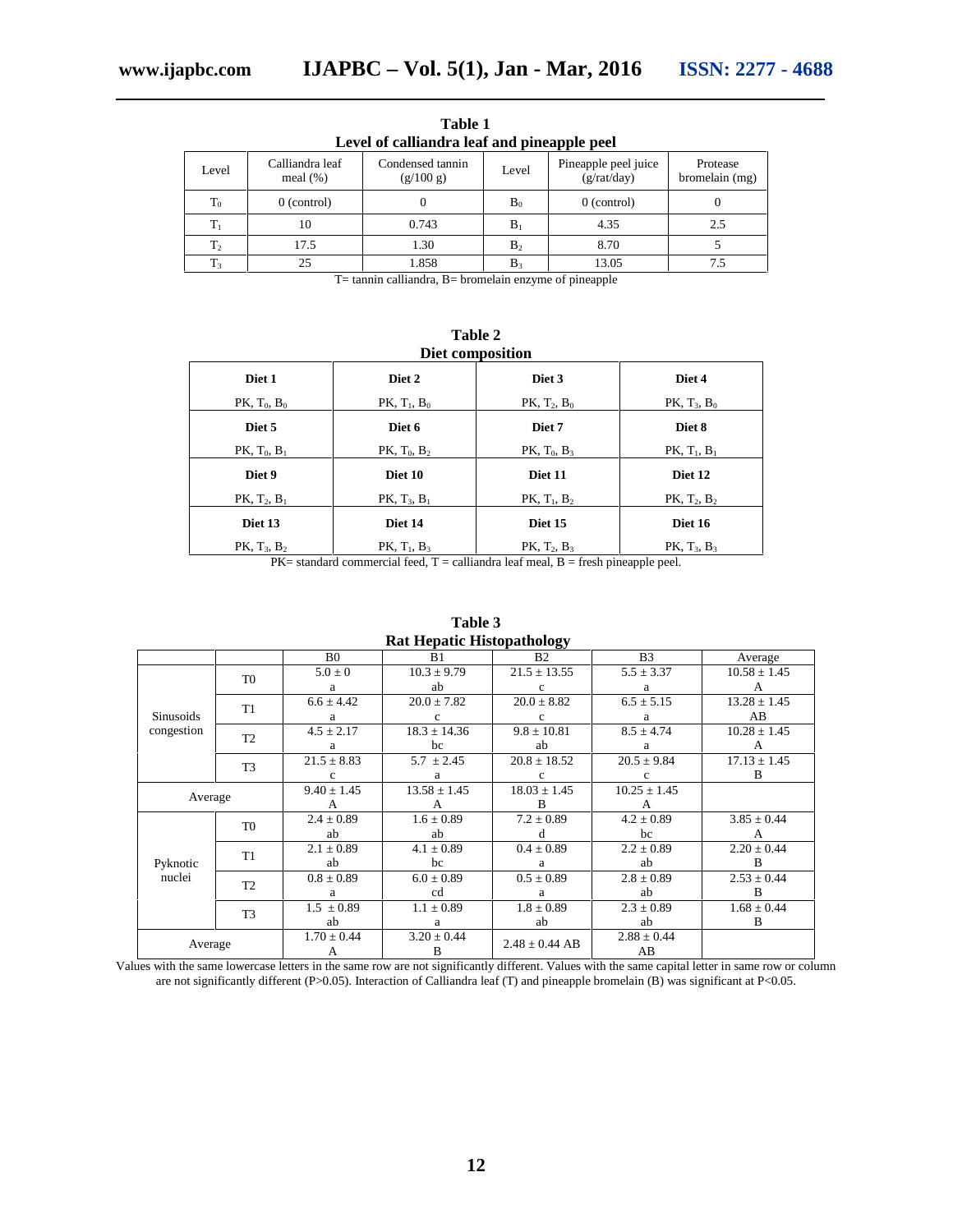| <b>Rat Hepatic Histopathology</b> |                |                    |                                    |                   |  |
|-----------------------------------|----------------|--------------------|------------------------------------|-------------------|--|
|                                   |                | Fatty degeneration | Inflammatory cells<br>infiltration | <b>Necrosis</b>   |  |
| Tannin                            | T0             | $3.00 \pm 0.31$ ab | $7.15 \pm 1.22$ a                  | $2.58 \pm 0.13$ a |  |
|                                   | T1             | $2.38 \pm 0.31$ a  | $7.03 \pm 1.22$ a                  | $2.58 \pm 0.13$ a |  |
|                                   | T <sub>2</sub> | $3.38 + 0.31 h$    | $7.35 + 1.22$ a                    | $2.85 \pm 0.13$ a |  |
|                                   | T <sub>3</sub> | $2.50 + 0.31$ ab   | $8.73 + 1.22$ a                    | $2.63 \pm 0.13$ a |  |
| <b>Bromelain</b>                  | B <sub>0</sub> | $3.15 \pm 0.31$ a  | $8.75 \pm 1.22$ a                  | $2.58 \pm 0.13$ a |  |
|                                   | B <sub>1</sub> | $2.30 \pm 0.31$ a  | $5.68 \pm 1.22$ a                  | $2.78 \pm 0.13$ a |  |
|                                   | B <sub>2</sub> | $2.83 \pm 0.31$ a  | $8.23 + 1.22$ a                    | $2.63 \pm 0.13$ a |  |
|                                   | B <sub>3</sub> | $2.98 + 0.31$ a    | $7.60 + 1.22$ a                    | $2.65 \pm 0.13$ a |  |

**Table 4**

Values with the same letter in the same column indicate no significant difference (P>0.05). Interaction of Calliandra leaf (T) and pineapple bromelain  $(B)$  are not significant  $(P>0.05)$ .



**Figure 1.**

**Liver histology of rat fed diet containing calliandra leaf and pineapple peel (Paraffin method and Hematoxylin-Eosin staining, magnification 400x)**

A. Control group (diet B0T0), B. Diet B0T2, C. Diet B0T3, D. Diet B3T0, E. Diet B1T3, F. Diet B3T2 (T= calliandra leaf meal, B= pineapple peel)

a. Hepatocyte cells, b. Sinusoids, c. Central vein, d. Pyknotic nuclei of hepatocytes cells, e. Congestion of blood vessels and sinusoids, f. Inflammatory cells infiltration.